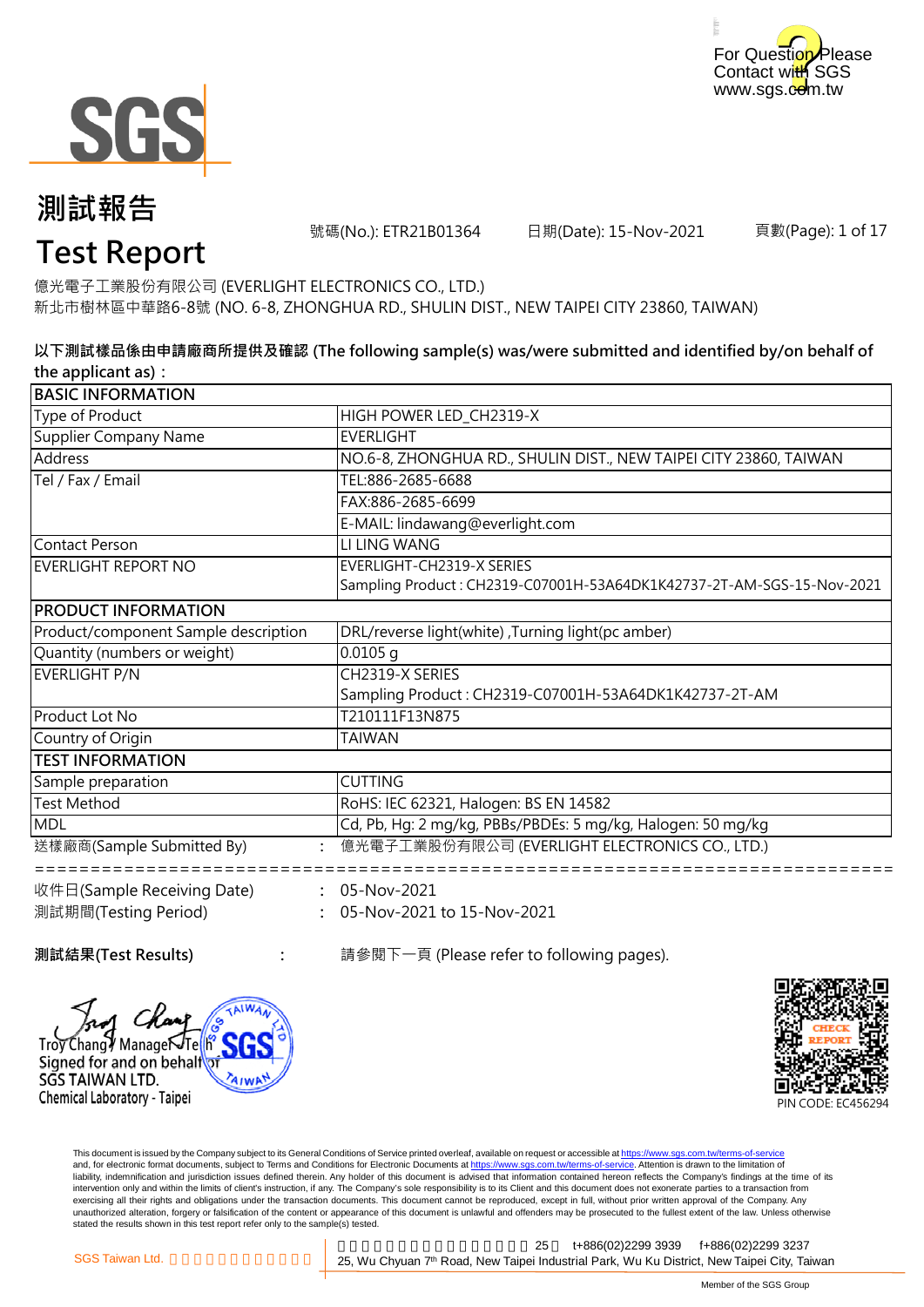

號碼(No.): ETR21B01364 日期(Date): 15-Nov-2021 頁數(Page): 2 of 17

### **Test Report**

億光電子工業股份有限公司 (EVERLIGHT ELECTRONICS CO., LTD.) 新北市樹林區中華路6-8號 (NO. 6-8, ZHONGHUA RD., SHULIN DIST., NEW TAIPEI CITY 23860, TAIWAN)

|   | 測試需求(Test Requested) |  | (1) 依據客戶指定, 參考RoHS 2011/65/EU Annex II及其修訂指令(EU) 2015/863測<br>試鎘、鉛、汞、六價鉻、多溴聯苯、多溴聯苯醚, DBP, BBP, DEHP, DIBP。 (As<br>specified by client, with reference to RoHS 2011/65/EU Annex II and<br>amending Directive (EU) 2015/863 to determine Cadmium, Lead, Mercury,<br>Cr(VI), PBBs, PBDEs, DBP, BBP, DEHP, DIBP contents in the submitted<br>sample(s).)<br>(2) 依據客戶指定, 測試 PAHs 及其他測項。 (As specified by client, to test PAHs<br>and other item(s).) |
|---|----------------------|--|-------------------------------------------------------------------------------------------------------------------------------------------------------------------------------------------------------------------------------------------------------------------------------------------------------------------------------------------------------------------------------------------------------------------------------------------------|
| 結 | 論(Conclusion)        |  | (1) 根據客戶所提供的樣品‧其鎘﹑鉛﹑汞﹑六價鉻﹑多溴聯苯﹑多溴聯苯醚, DBP,<br>BBP, DEHP, DIBP的測試結果符合RoHS 2011/65/EU Annex II暨其修訂指令(EU)<br>2015/863之限值要求。(Based on the performed tests on submitted<br>sample(s), the test results of Cadmium, Lead, Mercury, Cr(VI), PBBs, PBDEs,<br>DBP, BBP, DEHP, DIBP comply with the limits as set by RoHS Directive (EU)<br>2015/863 amending Annex II to Directive 2011/65/EU.)                                                          |
|   |                      |  | (2) 根據客戶所提供的樣品 · 多環芳香烴測試結果符合德國產品安全委員會(AfPS) GS<br>PAHs第3類「其它產品」之限值要求。(Based upon the performed tests on<br>the submitted sample(s), the test results of PAHs (15 items) comply with the<br>limits of PAHs requirement (Category 3) <sup>F</sup> Other consumer products $\lrcorner$ as set                                                                                                                                                      |

#### **測試部位敘述 (Test Part Description)**

No.1 **:** HIGH POWER LED\_CH2319-X

#### **測試結果 (Test Results)**

| 測試項目                                                    | 測試方法                                                                    | 單位    | <b>MDL</b> | 結果       | 限值      |
|---------------------------------------------------------|-------------------------------------------------------------------------|-------|------------|----------|---------|
| (Test Items)                                            | (Unit)<br>(Method)                                                      |       |            | (Result) | (Limit) |
|                                                         |                                                                         |       |            | No.1     |         |
| 鎘 (Cd) (Cadmium (Cd)) (CAS No.: 7440-<br>$ 43-9\rangle$ | 參考IEC 62321-5: 2013, 以感應耦合電漿發射<br>光譜儀分析。(With reference to IEC 62321-5: | mg/kg |            | n.d.     | 100     |
| 銟 (Pb) (Lead (Pb)) (CAS No.: 7439-92-1)                 | 2013, analysis was performed by ICP-OES.)                               | mg/kg |            | n.d      | 1000    |

This document is issued by the Company subject to its General Conditions of Service printed overleaf, available on request or accessible at <u>https://www.sgs.com.tw/terms-of-service</u><br>and, for electronic format documents, su liability, indemnification and jurisdiction issues defined therein. Any holder of this document is advised that information contained hereon reflects the Company's findings at the time of its intervention only and within the limits of client's instruction, if any. The Company's sole responsibility is to its Client and this document does not exonerate parties to a transaction from exercising all their rights and obligations under the transaction documents. This document cannot be reproduced, except in full, without prior written approval of the Company. Any<br>unauthorized alteration, forgery or falsif

新北市五股區新北產業園區五權七 25 t+886(02)2299 3939 f+886(02)2299 3237 SGS Taiwan Ltd. **Exercise 25, Wu Chyuan 7<sup>th</sup> Road, New Taipei Industrial Park, Wu Ku District, New Taipei City, Taiwan** 

by German Committee on Product Safety (AfPS) GS PAHs.)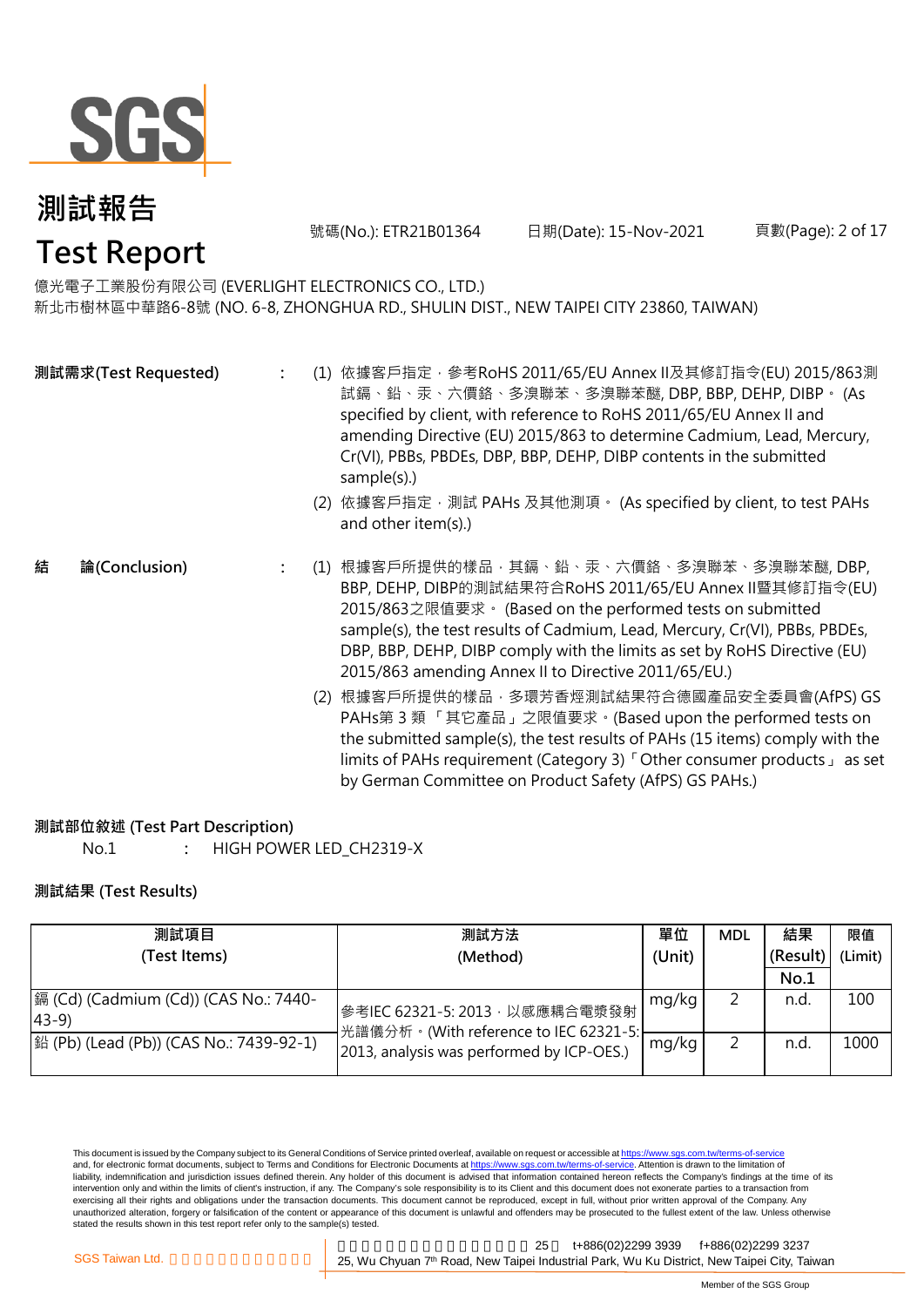

號碼(No.): ETR21B01364 日期(Date): 15-Nov-2021 頁數(Page): 3 of 17

### **Test Report**

億光電子工業股份有限公司 (EVERLIGHT ELECTRONICS CO., LTD.) 新北市樹林區中華路6-8號 (NO. 6-8, ZHONGHUA RD., SHULIN DIST., NEW TAIPEI CITY 23860, TAIWAN)

| 測試項目                                     | 測試方法                                                                         | 單位     | <b>MDL</b>               | 結果       | 限值                       |
|------------------------------------------|------------------------------------------------------------------------------|--------|--------------------------|----------|--------------------------|
| (Test Items)                             | (Method)                                                                     | (Unit) |                          | (Result) | (Limit)                  |
|                                          |                                                                              |        |                          | No.1     |                          |
| 汞 (Hg) (Mercury (Hg)) (CAS No.: 7439-97- | 參考IEC 62321-4: 2013+ AMD1: 2017, 以感                                          | mg/kg  | $\overline{2}$           | n.d.     | 1000                     |
| 6)                                       | 應耦合電漿發射光譜儀分析。(With reference                                                 |        |                          |          |                          |
|                                          | to IEC 62321-4: 2013+ AMD1: 2017, analysis                                   |        |                          |          |                          |
|                                          | was performed by ICP-OES.)                                                   |        |                          |          |                          |
| 六價鉻 Cr(VI) (Hexavalent Chromium          | 參考IEC 62321-7-2: 2017 · 以紫外光-可見光                                             | mg/kg  | 8                        | n.d.     | 1000                     |
| Cr(VI)) (CAS No.: 18540-29-9)            | 分光光度計分析。(With reference to IEC<br>62321-7-2: 2017, analysis was performed by |        |                          |          |                          |
|                                          | UV-VIS.)                                                                     |        |                          |          |                          |
| ·溴聯苯 (Monobromobiphenyl)                 |                                                                              | mg/kg  | 5                        | n.d.     | $\blacksquare$           |
| 二溴聯苯 (Dibromobiphenyl)                   |                                                                              | mg/kg  | 5                        | n.d.     |                          |
| 三溴聯苯 (Tribromobiphenyl)                  |                                                                              | mg/kg  | 5                        | n.d.     |                          |
| 四溴聯苯 (Tetrabromobiphenyl)                |                                                                              | mg/kg  | $\overline{5}$           | n.d.     |                          |
| 五溴聯苯 (Pentabromobiphenyl)                |                                                                              | mg/kg  | $\overline{5}$           | n.d.     |                          |
| 六溴聯苯 (Hexabromobiphenyl)                 |                                                                              | mg/kg  | $\overline{5}$           | n.d.     |                          |
| 七溴聯苯 (Heptabromobiphenyl)                |                                                                              | mg/kg  | $\overline{5}$           | n.d.     | $\equiv$                 |
| 八溴聯苯 (Octabromobiphenyl)                 |                                                                              | mg/kg  | $\overline{5}$           | n.d.     | $\overline{\phantom{a}}$ |
| 九溴聯苯 (Nonabromobiphenyl)                 |                                                                              | mg/kg  | 5                        | n.d.     |                          |
| 十溴聯苯 (Decabromobiphenyl)                 | 參考IEC 62321-6: 2015, 以氣相層析儀/質譜                                               | mg/kg  | 5                        | n.d.     |                          |
| 多溴聯苯總和 (Sum of PBBs)                     | 儀分析。(With reference to IEC 62321-6:                                          | mg/kg  | $\overline{\phantom{0}}$ | n.d.     | 1000                     |
| ·溴聯苯醚 (Monobromodiphenyl ether)          | 2015, analysis was performed by GC/MS.)                                      | mg/kg  | 5                        | n.d.     |                          |
| 二溴聯苯醚 (Dibromodiphenyl ether)            |                                                                              | mg/kg  | $\overline{5}$           | n.d.     |                          |
| 三溴聯苯醚 (Tribromodiphenyl ether)           |                                                                              | mg/kg  | $\overline{5}$           | n.d.     |                          |
| 四溴聯苯醚 (Tetrabromodiphenyl ether)         |                                                                              | mg/kg  | $\overline{5}$           | n.d.     | $\mathbb{L}^2$           |
| 五溴聯苯醚 (Pentabromodiphenyl ether)         |                                                                              | mg/kg  | $\overline{5}$           | n.d.     |                          |
| 六溴聯苯醚 (Hexabromodiphenyl ether)          |                                                                              | mg/kg  | 5                        | n.d.     |                          |
| 七溴聯苯醚 (Heptabromodiphenyl ether)         |                                                                              | mg/kg  | 5                        | n.d.     | $\blacksquare$           |
| 八溴聯苯醚 (Octabromodiphenyl ether)          |                                                                              | mg/kg  | 5                        | n.d.     |                          |
| 九溴聯苯醚 (Nonabromodiphenyl ether)          |                                                                              | mg/kg  | $\overline{5}$           | n.d.     |                          |
| 十溴聯苯醚 (Decabromodiphenyl ether)          |                                                                              | mg/kg  | 5                        | n.d.     |                          |
| 多溴聯苯醚總和 (Sum of PBDEs)                   |                                                                              | mg/kg  | $\overline{a}$           | n.d.     | 1000                     |

This document is issued by the Company subject to its General Conditions of Service printed overleaf, available on request or accessible at <u>https://www.sgs.com.tw/terms-of-service</u><br>and, for electronic format documents, su liability, indemnification and jurisdiction issues defined therein. Any holder of this document is advised that information contained hereon reflects the Company's findings at the time of its intervention only and within the limits of client's instruction, if any. The Company's sole responsibility is to its Client and this document does not exonerate parties to a transaction from exercising all their rights and obligations under the transaction documents. This document cannot be reproduced, except in full, without prior written approval of the Company. Any<br>unauthorized alteration, forgery or falsif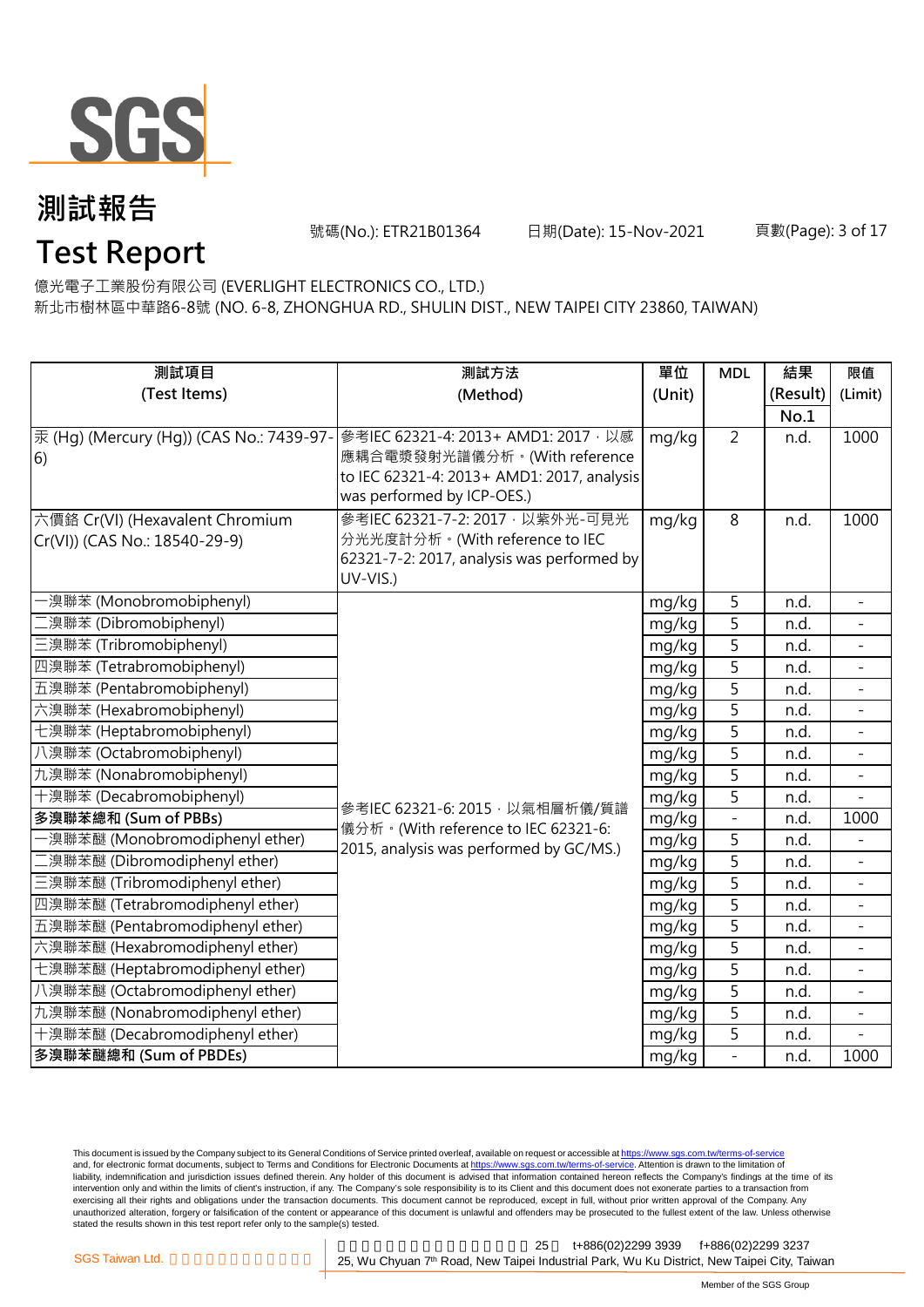

號碼(No.): ETR21B01364 日期(Date): 15-Nov-2021 頁數(Page): 4 of 17

### 億光電子工業股份有限公司 (EVERLIGHT ELECTRONICS CO., LTD.) **Test Report**

新北市樹林區中華路6-8號 (NO. 6-8, ZHONGHUA RD., SHULIN DIST., NEW TAIPEI CITY 23860, TAIWAN)

| 測試項目                                    | 測試方法                                    | 單位     | <b>MDL</b> | 結果       | 限值      |
|-----------------------------------------|-----------------------------------------|--------|------------|----------|---------|
| (Test Items)                            | (Method)                                | (Unit) |            | (Result) | (Limit) |
|                                         |                                         |        |            | No.1     |         |
| 鄰苯二甲酸丁苯甲酯 (BBP) (Butyl benzyl           | 參考IEC 62321-8: 2017, 以氣相層析儀/質譜          | mg/kg  | 50         | n.d.     | 1000    |
| phthalate (BBP)) (CAS No.: 85-68-7)     | 儀分析。(With reference to IEC 62321-8:     |        |            |          |         |
|                                         | 2017, analysis was performed by GC/MS.) |        |            |          |         |
| 鄰苯二甲酸二丁酯 (DBP) (Dibutyl phthalate       | 參考IEC 62321-8: 2017, 以氣相層析儀/質譜          | mg/kg  | 50         | n.d.     | 1000    |
| (DBP)) (CAS No.: 84-74-2)               | 儀分析。(With reference to IEC 62321-8:     |        |            |          |         |
|                                         | 2017, analysis was performed by GC/MS.) |        |            |          |         |
| 鄰苯二甲酸二(2-乙基己基)酯 (DEHP) (Di-(2-          | 參考IEC 62321-8: 2017 · 以氣相層析儀/質譜         | mg/kg  | 50         | n.d.     | 1000    |
| ethylhexyl) phthalate (DEHP)) (CAS No.: | 儀分析。(With reference to IEC 62321-8:     |        |            |          |         |
| $117 - 81 - 7$                          | 2017, analysis was performed by GC/MS.) |        |            |          |         |
| 鄰苯二甲酸二異丁酯 (DIBP) (Diisobutyl            | 參考IEC 62321-8: 2017, 以氣相層析儀/質譜          | mg/kg  | 50         | n.d.     | 1000    |
| phthalate (DIBP)) (CAS No.: 84-69-5)    | 儀分析。(With reference to IEC 62321-8:     |        |            |          |         |
|                                         | 2017, analysis was performed by GC/MS.) |        |            |          |         |
| 鄰苯二甲酸二異癸酯 (DIDP) (Diisodecyl            | 參考IEC 62321-8: 2017, 以氣相層析儀/質譜          | mg/kg  | 50         | n.d.     |         |
| phthalate (DIDP)) (CAS No.: 26761-40-0, | 儀分析。(With reference to IEC 62321-8:     |        |            |          |         |
| 68515-49-1)                             | 2017, analysis was performed by GC/MS.) |        |            |          |         |
| 鄰苯二甲酸二異壬酯 (DINP) (Diisononyl            | 參考IEC 62321-8: 2017, 以氣相層析儀/質譜          | mg/kg  | 50         | n.d.     |         |
| phthalate (DINP)) (CAS No.: 28553-12-0, | 儀分析。(With reference to IEC 62321-8:     |        |            |          |         |
| 68515-48-0)                             | 2017, analysis was performed by GC/MS.) |        |            |          |         |
| 鄰苯二甲酸二正辛酯 (DNOP) (Di-n-octyl            | 參考IEC 62321-8: 2017, 以氣相層析儀/質譜          | mg/kg  | 50         | n.d.     |         |
| phthalate (DNOP)) (CAS No.: 117-84-0)   | 儀分析。(With reference to IEC 62321-8:     |        |            |          |         |
|                                         | 2017, analysis was performed by GC/MS.) |        |            |          |         |
| 鄰苯二甲酸二正戊酯 (DNPP) (Di-n-pentyl           | 參考IEC 62321-8: 2017, 以氣相層析儀/質譜          | mg/kg  | 50         | n.d.     |         |
| phthalate (DNPP)) (CAS No.: 131-18-0)   | 儀分析。(With reference to IEC 62321-8:     |        |            |          |         |
|                                         | 2017, analysis was performed by GC/MS.) |        |            |          |         |
| 鄰苯二甲酸二正己酯 (DNHP) (Di-n-hexyl            | 參考IEC 62321-8: 2017, 以氣相層析儀/質譜          | mg/kg  | 50         | n.d.     |         |
| phthalate (DNHP)) (CAS No.: 84-75-3)    | 儀分析。(With reference to IEC 62321-8:     |        |            |          |         |
|                                         | 2017, analysis was performed by GC/MS.) |        |            |          |         |
| 鄰苯二甲酸雙(2-甲氧基乙基)酯 (DMEP)                 | 參考IEC 62321-8: 2017, 以氣相層析儀/質譜          | mg/kg  | 50         | n.d.     |         |
| (Bis(2-methoxyethyl) phthalate (DMEP))  | 儀分析。(With reference to IEC 62321-8:     |        |            |          |         |
| (CAS No.: 117-82-8)                     | 2017, analysis was performed by GC/MS.) |        |            |          |         |

This document is issued by the Company subject to its General Conditions of Service printed overleaf, available on request or accessible at <u>https://www.sgs.com.tw/terms-of-service</u><br>and, for electronic format documents, su liability, indemnification and jurisdiction issues defined therein. Any holder of this document is advised that information contained hereon reflects the Company's findings at the time of its intervention only and within the limits of client's instruction, if any. The Company's sole responsibility is to its Client and this document does not exonerate parties to a transaction from exercising all their rights and obligations under the transaction documents. This document cannot be reproduced, except in full, without prior written approval of the Company. Any<br>unauthorized alteration, forgery or falsif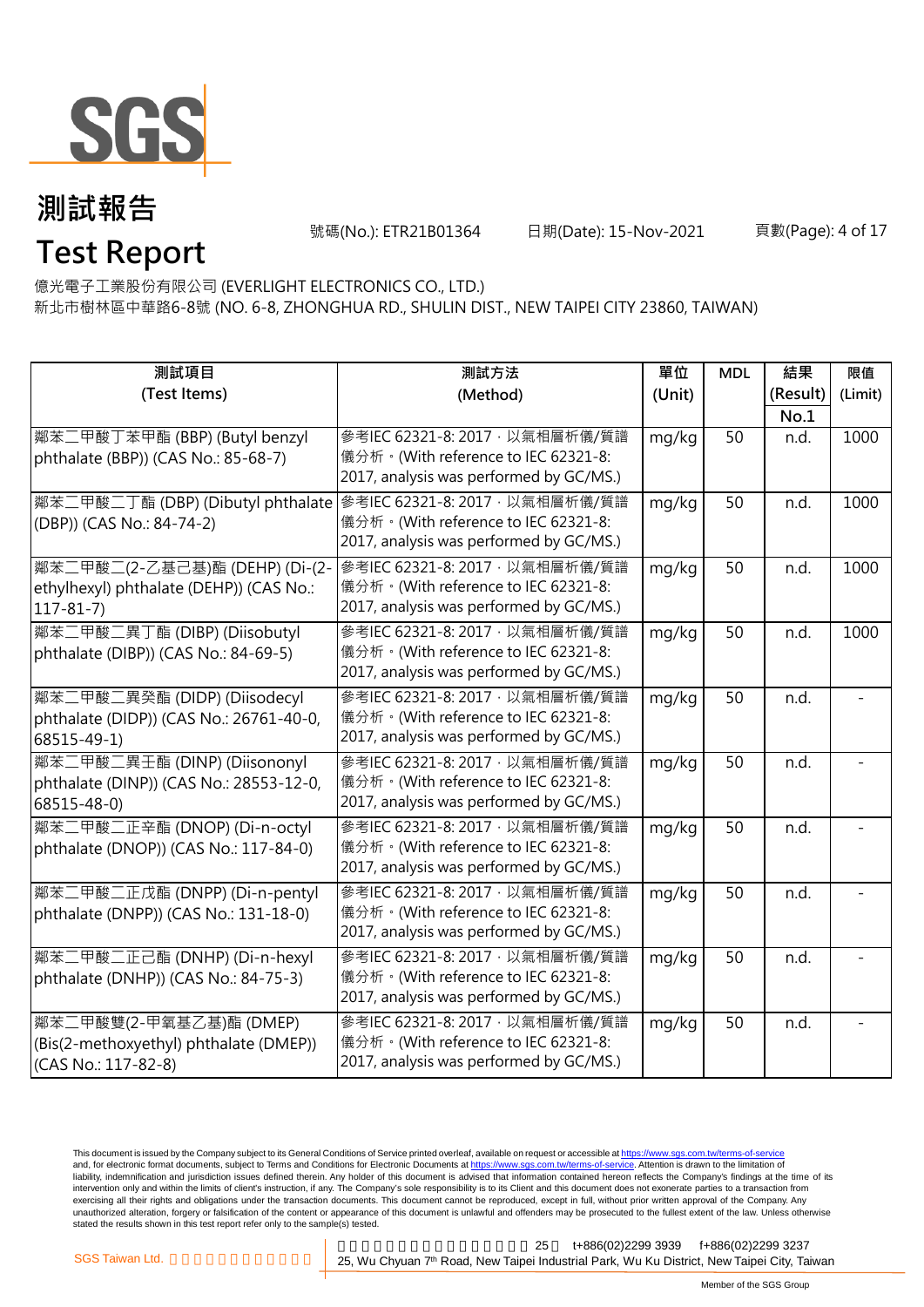

**Test Report**

號碼(No.): ETR21B01364 日期(Date): 15-Nov-2021 頁數(Page): 5 of 17

億光電子工業股份有限公司 (EVERLIGHT ELECTRONICS CO., LTD.)

新北市樹林區中華路6-8號 (NO. 6-8, ZHONGHUA RD., SHULIN DIST., NEW TAIPEI CITY 23860, TAIWAN)

| 測試項目                                                                                                                                                                                                                                                                                             | 測試方法                                                                                                                     | 單位     | <b>MDL</b>     | 結果       | 限值      |
|--------------------------------------------------------------------------------------------------------------------------------------------------------------------------------------------------------------------------------------------------------------------------------------------------|--------------------------------------------------------------------------------------------------------------------------|--------|----------------|----------|---------|
| (Test Items)                                                                                                                                                                                                                                                                                     | (Method)                                                                                                                 | (Unit) |                | (Result) | (Limit) |
|                                                                                                                                                                                                                                                                                                  |                                                                                                                          |        |                | No.1     |         |
| 六溴環十二烷及所有主要被辨別出的異構物<br>(HBCDD) ( $\alpha$ - HBCDD, $\beta$ - HBCDD, $\gamma$ - HBCDD)<br>(Hexabromocyclododecane (HBCDD) and all<br>major diastereoisomers identified ( $\alpha$ - HBCDD,<br>β- HBCDD, γ- HBCDD)) (CAS No.: 25637-99-4,<br>3194-55-6 (134237-51-7, 134237-50-6,<br>134237-52-8)) | 參考IEC 62321: 2008 · 以氣相層析儀/質譜儀<br>分析 · (With reference to IEC 62321: 2008,<br>analysis was performed by GC/MS.)          | mg/kg  | 5              | n.d.     |         |
| 氟 (F) (Fluorine (F)) (CAS No.: 14762-94-8)                                                                                                                                                                                                                                                       |                                                                                                                          | mg/kg  | 50             | 118      |         |
| [氯 (Cl) (Chlorine (Cl)) (CAS No.: 22537-15-<br>1)                                                                                                                                                                                                                                                | 參考BS EN 14582: 2016, 以離子層析儀分<br>析 · (With reference to BS EN 14582: 2016,                                                | mg/kg  | 50             | n.d.     |         |
| 溴 (Br) (Bromine (Br)) (CAS No.: 10097-32-<br>(2)                                                                                                                                                                                                                                                 | analysis was performed by IC.)                                                                                           | mg/kg  | 50             | n.d.     |         |
| 碘 (I) (lodine (I)) (CAS No.: 14362-44-8)                                                                                                                                                                                                                                                         |                                                                                                                          | mg/kg  | 50             | n.d.     |         |
| 全氟辛烷磺酸及其鹽類 (PFOS and its salts)<br>(CAS No.: 1763-23-1 and its salts)                                                                                                                                                                                                                            | 參考CEN/TS 15968: 2010, 以液相層析串聯質<br>譜儀分析。(With reference to CEN/TS<br>15968: 2010, analysis was performed by<br>LC/MS/MS.) | mg/kg  | 0.01           | n.d.     |         |
| 全氟辛酸及其鹽類 (PFOA and its salts)<br>(CAS No.: 335-67-1 and its salts)                                                                                                                                                                                                                               | 參考CEN/TS 15968: 2010, 以液相層析串聯質<br>譜儀分析。(With reference to CEN/TS<br>15968: 2010, analysis was performed by<br>LC/MS/MS.) | mg/kg  | 0.01           | n.d.     |         |
| 皴 (Be) (Beryllium (Be)) (CAS No.: 7440-41-<br>(7)                                                                                                                                                                                                                                                | 參考US EPA 3052: 1996, 以感應耦合電漿發<br>射光譜儀分析。(With reference to US EPA<br>3052: 1996, analysis was performed by ICP-<br>OES.) | mg/kg  | $\overline{2}$ | n.d.     |         |

This document is issued by the Company subject to its General Conditions of Service printed overleaf, available on request or accessible at <u>https://www.sgs.com.tw/terms-of-service</u><br>and, for electronic format documents, su liability, indemnification and jurisdiction issues defined therein. Any holder of this document is advised that information contained hereon reflects the Company's findings at the time of its liability, indemnification and intervention only and within the limits of client's instruction, if any. The Company's sole responsibility is to its Client and this document does not exonerate parties to a transaction from exercising all their rights and obligations under the transaction documents. This document cannot be reproduced, except in full, without prior written approval of the Company. Any<br>unauthorized alteration, forgery or falsif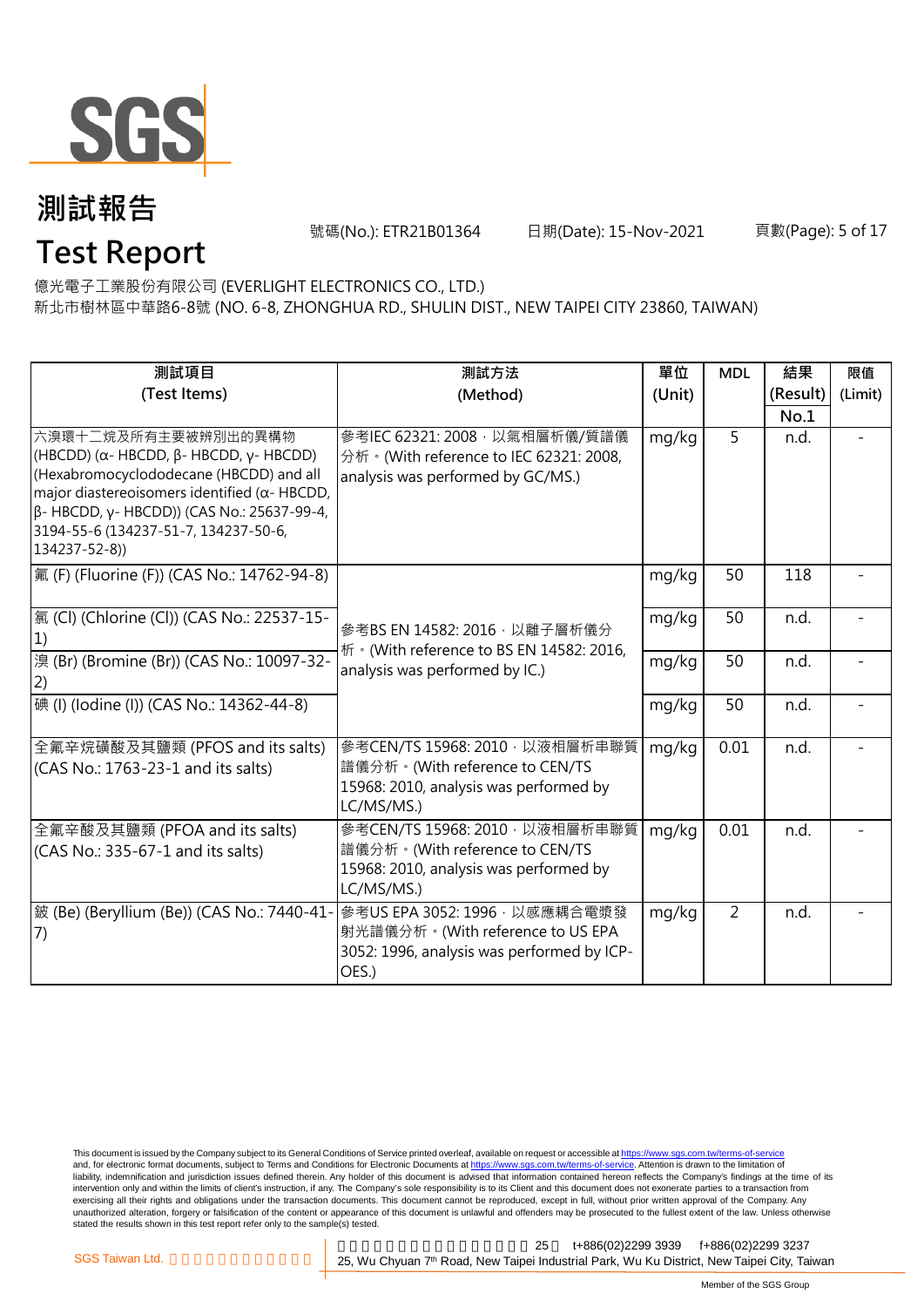

號碼(No.): ETR21B01364 日期(Date): 15-Nov-2021 頁數(Page): 6 of 17

### **Test Report**

億光電子工業股份有限公司 (EVERLIGHT ELECTRONICS CO., LTD.)

新北市樹林區中華路6-8號 (NO. 6-8, ZHONGHUA RD., SHULIN DIST., NEW TAIPEI CITY 23860, TAIWAN)

| 測試項目                                       | 測試方法                                   | 單位     | <b>MDL</b>               | 結果       | 限值      |
|--------------------------------------------|----------------------------------------|--------|--------------------------|----------|---------|
| (Test Items)                               | (Method)                               | (Unit) |                          | (Result) | (Limit) |
|                                            |                                        |        |                          | No.1     |         |
| 多環芳香烴 (Polycyclic Aromatic                 |                                        |        |                          |          |         |
| Hydrocarbons) (PAHs)                       |                                        |        |                          |          |         |
| 苯駢(a)芘 (Benzo[a]pyrene) (CAS No.: 50-32-8) |                                        | mg/kg  | 0.2                      | n.d.     | Δ       |
| 苯駢(e)芘 (Benzo[e]pyrene) (CAS No.: 192-97-  |                                        | mg/kg  | 0.2                      | n.d.     | Δ       |
| 2)                                         |                                        |        |                          |          |         |
| 苯駢蒽 (Benzo[a]anthracene) (CAS No.: 56-55-  |                                        | mg/kg  | 0.2                      | n.d.     | Δ       |
| 3)                                         |                                        |        |                          |          |         |
| 苯(b)苯駢芴 (Benzo[b]fluoranthene) (CAS No.:   |                                        | mg/kg  | 0.2                      | n.d.     | Δ       |
| $205 - 99 - 2$                             |                                        |        |                          |          |         |
| 苯(j)苯駢芴 (Benzo[j]fluoranthene) (CAS No.:   |                                        | mg/kg  | 0.2                      | n.d.     | Δ       |
| $205 - 82 - 3$                             |                                        |        |                          |          |         |
| 苯(k)苯駢芴 (Benzo[k]fluoranthene) (CAS No.:   |                                        | mg/kg  | 0.2                      | n.d.     | Δ       |
| $207 - 08 - 9$                             | 參考AfPS GS 2019:01 PAK · 以氣相層析儀/質       |        |                          |          |         |
| 蔰 (Chrysene) (CAS No.: 218-01-9)           | 譜儀分析。(With reference to AfPS GS        | mg/kg  | 0.2                      | n.d.     | Δ       |
| 二苯駢蒽 (Dibenzo[a,h]anthracene) (CAS No.:    | 2019:01 PAK, analysis was performed by | mg/kg  | 0.2                      | n.d.     | Δ       |
| $53 - 70 - 3$                              | GC/MS.)                                |        |                          |          |         |
| 苯駢苝 (Benzo[g,h,i]perylene) (CAS No.: 191-  |                                        | mg/kg  | 0.2                      | n.d.     | Δ       |
| $24-2)$                                    |                                        |        |                          |          |         |
| 茚酮芘 (Indeno[1,2,3-c,d]pyrene) (CAS No.:    |                                        | mg/kg  | 0.2                      | n.d.     | Δ       |
| $193 - 39 - 5$                             |                                        |        |                          |          |         |
| 蒽 (Anthracene) (CAS No.: 120-12-7)         |                                        | mg/kg  | 0.2                      | n.d.     | Δ       |
| 苯駢芴 (Fluoranthene) (CAS No.: 206-44-0)     |                                        | mg/kg  | 0.2                      | n.d.     | Δ       |
| 菲 (Phenanthrene) (CAS No.: 85-01-8)        |                                        | mg/kg  | 0.2                      | n.d.     | Δ       |
| 芘 (Pyrene) (CAS No.: 129-00-0)             |                                        | mg/kg  | 0.2                      | n.d.     | Δ       |
| 萘 (Naphthalene) (CAS No.: 91-20-3)         |                                        | mg/kg  | 0.2                      | n.d.     | Δ       |
| 多環芳香烴15項總和 (Sum of 15 PAHs)                |                                        | mg/kg  | $\overline{\phantom{0}}$ | n.d.     | Δ       |

This document is issued by the Company subject to its General Conditions of Service printed overleaf, available on request or accessible at <u>https://www.sgs.com.tw/terms-of-service</u><br>and, for electronic format documents, su liability, indemnification and jurisdiction issues defined therein. Any holder of this document is advised that information contained hereon reflects the Company's findings at the time of its intervention only and within the limits of client's instruction, if any. The Company's sole responsibility is to its Client and this document does not exonerate parties to a transaction from exercising all their rights and obligations under the transaction documents. This document cannot be reproduced, except in full, without prior written approval of the Company. Any<br>unauthorized alteration, forgery or falsif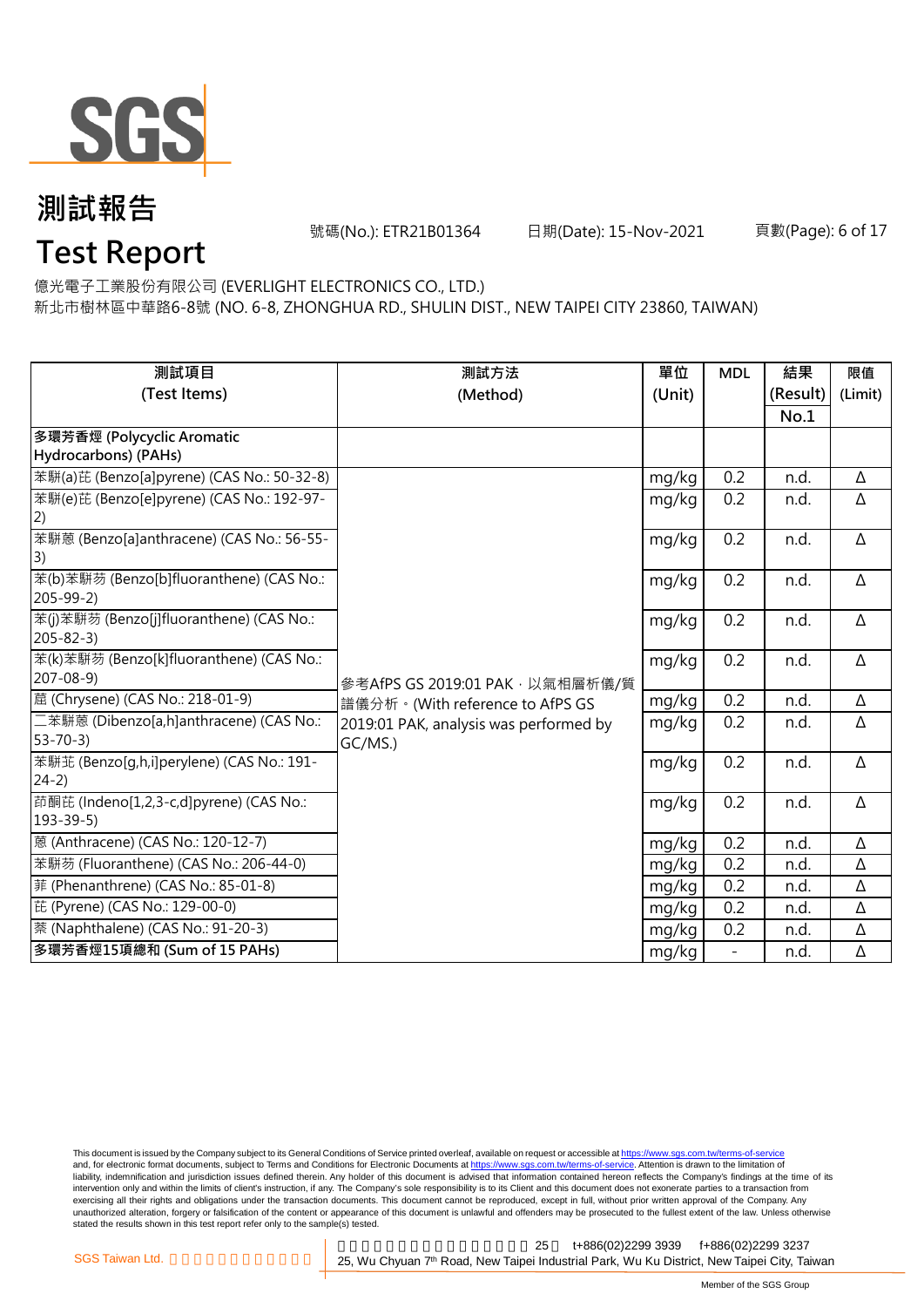

號碼(No.): ETR21B01364 日期(Date): 15-Nov-2021 頁數(Page): 7 of 17

億光電子工業股份有限公司 (EVERLIGHT ELECTRONICS CO., LTD.)

新北市樹林區中華路6-8號 (NO. 6-8, ZHONGHUA RD., SHULIN DIST., NEW TAIPEI CITY 23860, TAIWAN)

#### **備註(Note):**

- 1. mg/kg = ppm;0.1wt% = 1000ppm
- 2. MDL = Method Detection Limit (方法偵測極限值)
- 3. n.d. = Not Detected (未檢出) ; 小於MDL / Less than MDL
- 4. "-" = Not Regulated (無規格值)
- 5. 符合性結果之判定係以測試結果與限值做比較。(The statement of compliance conformity is based on comparison of testing results and limits.)

This document is issued by the Company subject to its General Conditions of Service printed overleaf, available on request or accessible at https://www.sgs.com.tw/terms-of-service and, for electronic format documents, subject to Terms and Conditions for Electronic Documents at https://www.sgs.com.tw/terms-of-service. Attention is drawn to the limitation of liability, indemnification and jurisdiction issues defined therein. Any holder of this document is advised that information contained hereon reflects the Company's findings at the time of its intervention only and within the limits of client's instruction, if any. The Company's sole responsibility is to its Client and this document does not exonerate parties to a transaction from exercising all their rights and obligations under the transaction documents. This document cannot be reproduced, except in full, without prior written approval of the Company. Any<br>unauthorized alteration, forgery or falsif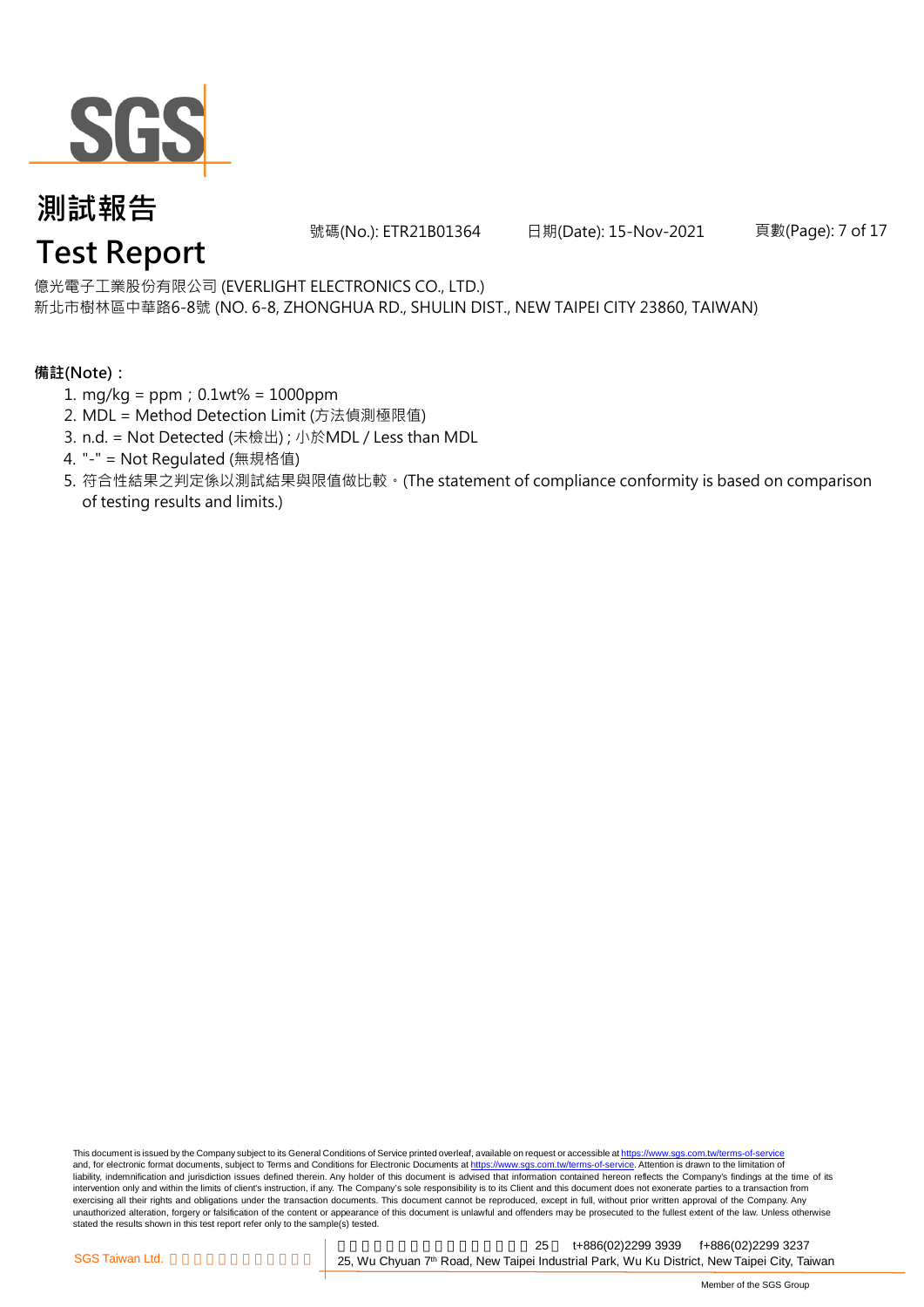

號碼(No.): ETR21B01364 日期(Date): 15-Nov-2021 頁數(Page): 8 of 17

#### 億光電子工業股份有限公司 (EVERLIGHT ELECTRONICS CO., LTD.)

新北市樹林區中華路6-8號 (NO. 6-8, ZHONGHUA RD., SHULIN DIST., NEW TAIPEI CITY 23860, TAIWAN)

#### **Remark:**

#### Δ **德國產品安全委員會(AfPS): GS PAHs 要求**

#### **AfPS (German commission for Product Safety): GS PAHs requirements**

|                                 | 第 1 類(Category 1)                                                                                                                                                                                            | 第 2 類(Category 2)                                                                                                                                                |                | 第 3 類(Category 3)                                                                                                                                                                                                                  |                |  |
|---------------------------------|--------------------------------------------------------------------------------------------------------------------------------------------------------------------------------------------------------------|------------------------------------------------------------------------------------------------------------------------------------------------------------------|----------------|------------------------------------------------------------------------------------------------------------------------------------------------------------------------------------------------------------------------------------|----------------|--|
| 項目<br>(Parameter)               | 意圖放入口中的材料或者長時間接<br>觸皮膚(超過30秒)的<br>2009/48/EC 定義的玩具材料和 3<br>歲以下兒童使用的產品(Materials<br>intended to be placed in the<br>mouth, or materials in toys<br>(Directive 2009/48/EC) or<br>articles for children up to 3 | 不屬於第1類的材料,並意圖或可預<br>或重複的短時間接觸(Materials that<br>are not in Category 1, with<br>skin contact (> 30 seconds) or<br>short-term repetitive contact with<br>the skin) |                | 不屬於第1類或第2類的材料·並意<br>見與皮膚接觸逾 30 秒(長期皮膚接觸) 圖或可預見與皮膚接觸不超過 30 秒<br>(短期皮膚接觸)(Materials not<br>covered by Category 1 or 2, with<br>intended or foreseeable long-term intended or foreseeable short-<br>term skin contact (≤ 30 seconds)) |                |  |
|                                 | years of age with intended<br>long-term skin contact (> 30<br>seconds))                                                                                                                                      | a.<br>用的產品(Use by<br>children under $14$ ) products)                                                                                                             | b.<br>consumer | a.<br>供 14 歳以下兒童使 其它產品(Other 供 14 歳以下兒童使 其它產品(Other<br>用的產品(Use by<br>children under 14) products)                                                                                                                                 | b.<br>consumer |  |
| Naphthalene                     | < 1                                                                                                                                                                                                          | < 2                                                                                                                                                              |                | < 10                                                                                                                                                                                                                               |                |  |
| Phenanthrene                    |                                                                                                                                                                                                              |                                                                                                                                                                  |                |                                                                                                                                                                                                                                    |                |  |
| Anthracene                      | $< 1$ Sum                                                                                                                                                                                                    | $< 5$ Sum                                                                                                                                                        | $< 10$ Sum     | $< 20$ Sum                                                                                                                                                                                                                         | $< 50$ Sum     |  |
| Fluoranthene                    |                                                                                                                                                                                                              |                                                                                                                                                                  |                |                                                                                                                                                                                                                                    |                |  |
| Pyrene                          |                                                                                                                                                                                                              |                                                                                                                                                                  |                |                                                                                                                                                                                                                                    |                |  |
| Benzo[a]anthracene              | < 0.2                                                                                                                                                                                                        | < 0.2                                                                                                                                                            | < 0.5          | < 0.5                                                                                                                                                                                                                              | $\leq 1$       |  |
| Chrysene                        | < 0.2                                                                                                                                                                                                        | < 0.2                                                                                                                                                            | < 0.5          | < 0.5                                                                                                                                                                                                                              | $\leq 1$       |  |
| Benzo[b]fluoranthene            | < 0.2                                                                                                                                                                                                        | ${}< 0.2$                                                                                                                                                        | < 0.5          | < 0.5                                                                                                                                                                                                                              | $\leq 1$       |  |
| Benzo[j]fluoranthene            | < 0.2                                                                                                                                                                                                        | ${}< 0.2$                                                                                                                                                        | < 0.5          | < 0.5                                                                                                                                                                                                                              | $\leq 1$       |  |
| Benzo[k]fluoranthene            | < 0.2                                                                                                                                                                                                        | < 0.2                                                                                                                                                            | < 0.5          | < 0.5                                                                                                                                                                                                                              | $\leq 1$       |  |
| Benzo[a]pyrene                  | < 0.2                                                                                                                                                                                                        | < 0.2                                                                                                                                                            | < 0.5          | < 0.5                                                                                                                                                                                                                              | $\leq 1$       |  |
| Benzo[e]pyrene                  | < 0.2                                                                                                                                                                                                        | < 0.2                                                                                                                                                            | < 0.5          | < 0.5                                                                                                                                                                                                                              | $\leq 1$       |  |
| Indeno[1,2,3-c,d] pyrene        | < 0.2                                                                                                                                                                                                        | < 0.2                                                                                                                                                            | < 0.5          | < 0.5                                                                                                                                                                                                                              | $\leq 1$       |  |
| Dibenzo[a,h]anthracene          | < 0.2                                                                                                                                                                                                        | < 0.2                                                                                                                                                            | ~< 0.5         | ~< 0.5                                                                                                                                                                                                                             | $\leq 1$       |  |
| Benzo[g,h,i]perylene            | < 0.2                                                                                                                                                                                                        | < 0.2                                                                                                                                                            | < 0.5          | ${}< 0.5$                                                                                                                                                                                                                          | $\leq 1$       |  |
| 15 項 PAH 總濃度<br>(Sum of 15 PAH) | $\leq 1$                                                                                                                                                                                                     | < 5                                                                                                                                                              | < 10           | < 20                                                                                                                                                                                                                               | < 50           |  |

單位(Unit):mg/kg

This document is issued by the Company subject to its General Conditions of Service printed overleaf, available on request or accessible at <u>https://www.sgs.com.tw/terms-of-service</u><br>and, for electronic format documents, su liability, indemnification and jurisdiction issues defined therein. Any holder of this document is advised that information contained hereon reflects the Company's findings at the time of its intervention only and within the limits of client's instruction, if any. The Company's sole responsibility is to its Client and this document does not exonerate parties to a transaction from exercising all their rights and obligations under the transaction documents. This document cannot be reproduced, except in full, without prior written approval of the Company. Any<br>unauthorized alteration, forgery or falsif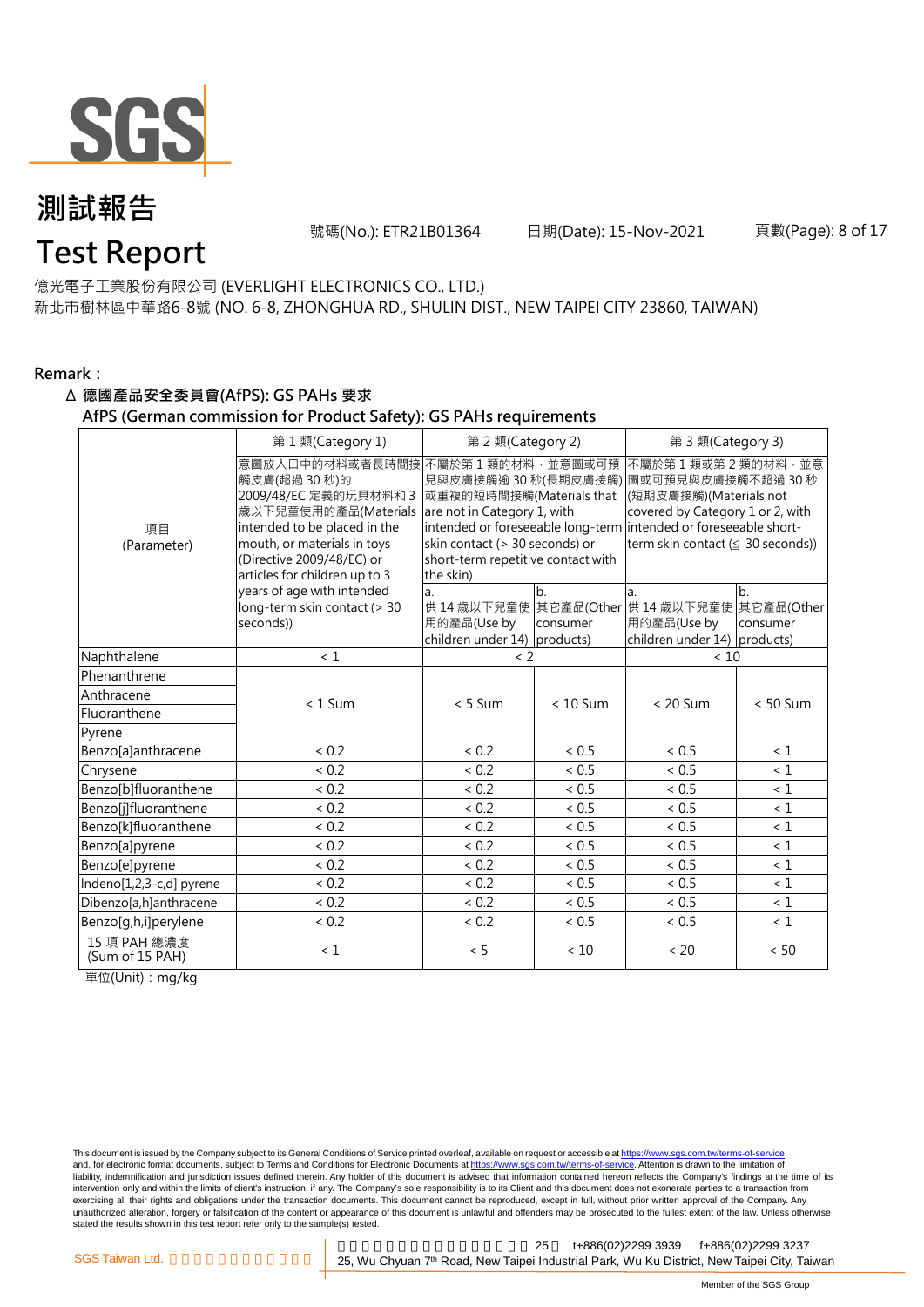

號碼(No.): ETR21B01364 日期(Date): 15-Nov-2021 頁數(Page): 9 of 17

億光電子工業股份有限公司 (EVERLIGHT ELECTRONICS CO., LTD.)

新北市樹林區中華路6-8號 (NO. 6-8, ZHONGHUA RD., SHULIN DIST., NEW TAIPEI CITY 23860, TAIWAN)

#### **重金屬流程圖 / Analytical flow chart of Heavy Metal**

根據以下的流程圖之條件,樣品已完全溶解。 (六價鉻測試方法除外)

These samples were dissolved totally by pre-conditioning method according to below flow chart. ( $Cr^{6+}$  test method excluded)



This document is issued by the Company subject to its General Conditions of Service printed overleaf, available on request or accessible at https://www.sgs.com.tw/terms-of-service and, for electronic format documents, subject to Terms and Conditions for Electronic Documents at https://www.sgs.com.tw/terms-of-service. Attention is drawn to the limitation of liability, indemnification and jurisdiction issues defined therein. Any holder of this document is advised that information contained hereon reflects the Company's findings at the time of its intervention only and within the limits of client's instruction, if any. The Company's sole responsibility is to its Client and this document does not exonerate parties to a transaction from exercising all their rights and obligations under the transaction documents. This document cannot be reproduced, except in full, without prior written approval of the Company. Any<br>unauthorized alteration, forgery or falsif stated the results shown in this test report refer only to the sample(s) tested.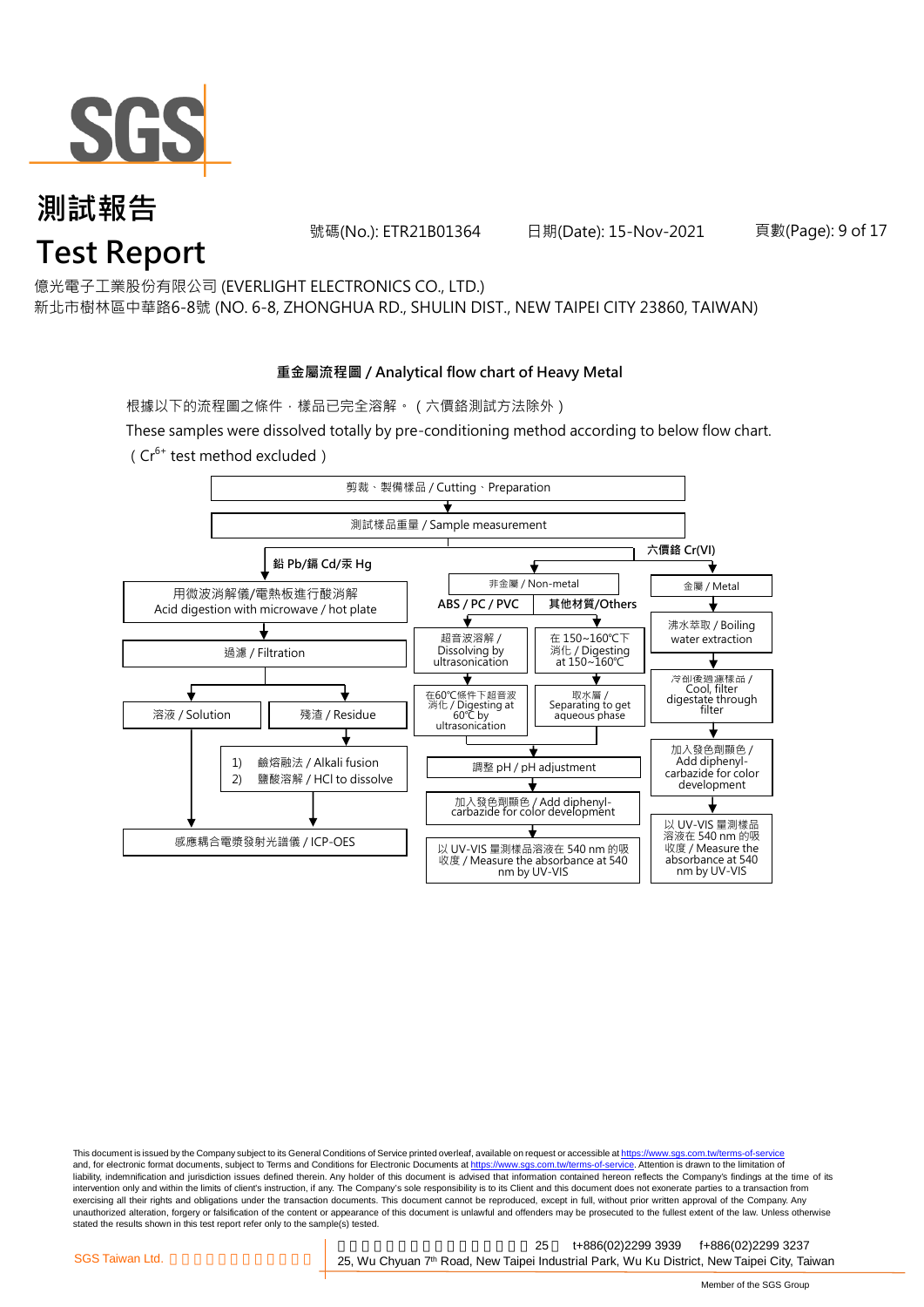

號碼(No.): ETR21B01364 日期(Date): 15-Nov-2021 頁數(Page): 10 of 17

億光電子工業股份有限公司 (EVERLIGHT ELECTRONICS CO., LTD.)

新北市樹林區中華路6-8號 (NO. 6-8, ZHONGHUA RD., SHULIN DIST., NEW TAIPEI CITY 23860, TAIWAN)

#### **多溴聯苯/多溴聯苯醚分析流程圖 / Analytical flow chart - PBBs/PBDEs**



This document is issued by the Company subject to its General Conditions of Service printed overleaf, available on request or accessible at https://www.sgs.com.tw/terms-of-service and, for electronic format documents, subject to Terms and Conditions for Electronic Documents at https://www.sgs.com.tw/terms-of-service. Attention is drawn to the limitation of liability, indemnification and jurisdiction issues defined therein. Any holder of this document is advised that information contained hereon reflects the Company's findings at the time of its intervention only and within the limits of client's instruction, if any. The Company's sole responsibility is to its Client and this document does not exonerate parties to a transaction from exercising all their rights and obligations under the transaction documents. This document cannot be reproduced, except in full, without prior written approval of the Company. Any<br>unauthorized alteration, forgery or falsif stated the results shown in this test report refer only to the sample(s) tested.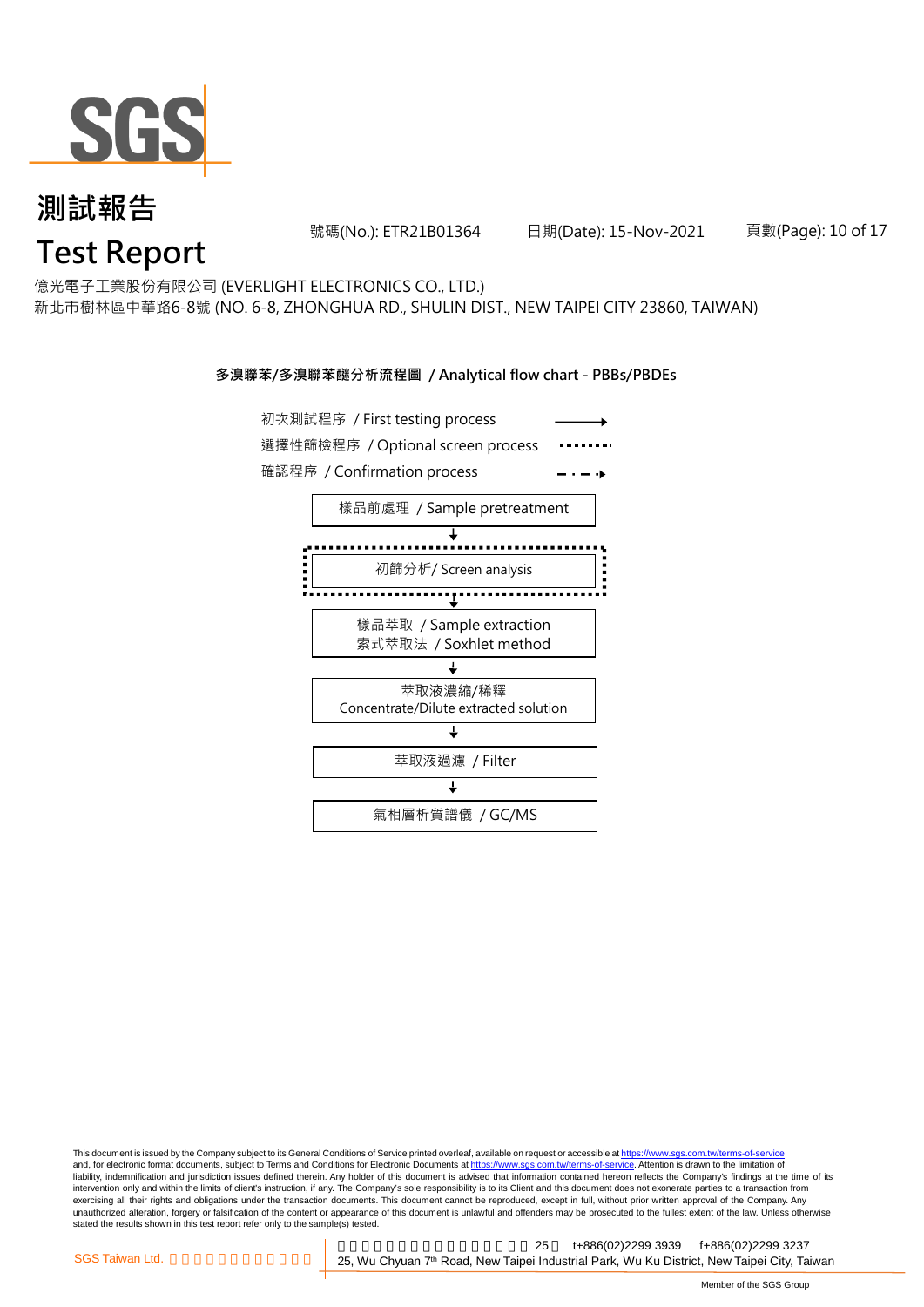

號碼(No.): ETR21B01364 日期(Date): 15-Nov-2021 頁數(Page): 11 of 17

億光電子工業股份有限公司 (EVERLIGHT ELECTRONICS CO., LTD.)

新北市樹林區中華路6-8號 (NO. 6-8, ZHONGHUA RD., SHULIN DIST., NEW TAIPEI CITY 23860, TAIWAN)

#### **可塑劑分析流程圖 / Analytical flow chart - Phthalate**

**【測試方法/Test method: IEC 62321-8】**



This document is issued by the Company subject to its General Conditions of Service printed overleaf, available on request or accessible at <u>https://www.sgs.com.tw/terms-of-service</u><br>and, for electronic format documents, su liability, indemnification and jurisdiction issues defined therein. Any holder of this document is advised that information contained hereon reflects the Company's findings at the time of its intervention only and within the limits of client's instruction, if any. The Company's sole responsibility is to its Client and this document does not exonerate parties to a transaction from exercising all their rights and obligations under the transaction documents. This document cannot be reproduced, except in full, without prior written approval of the Company. Any<br>unauthorized alteration, forgery or falsif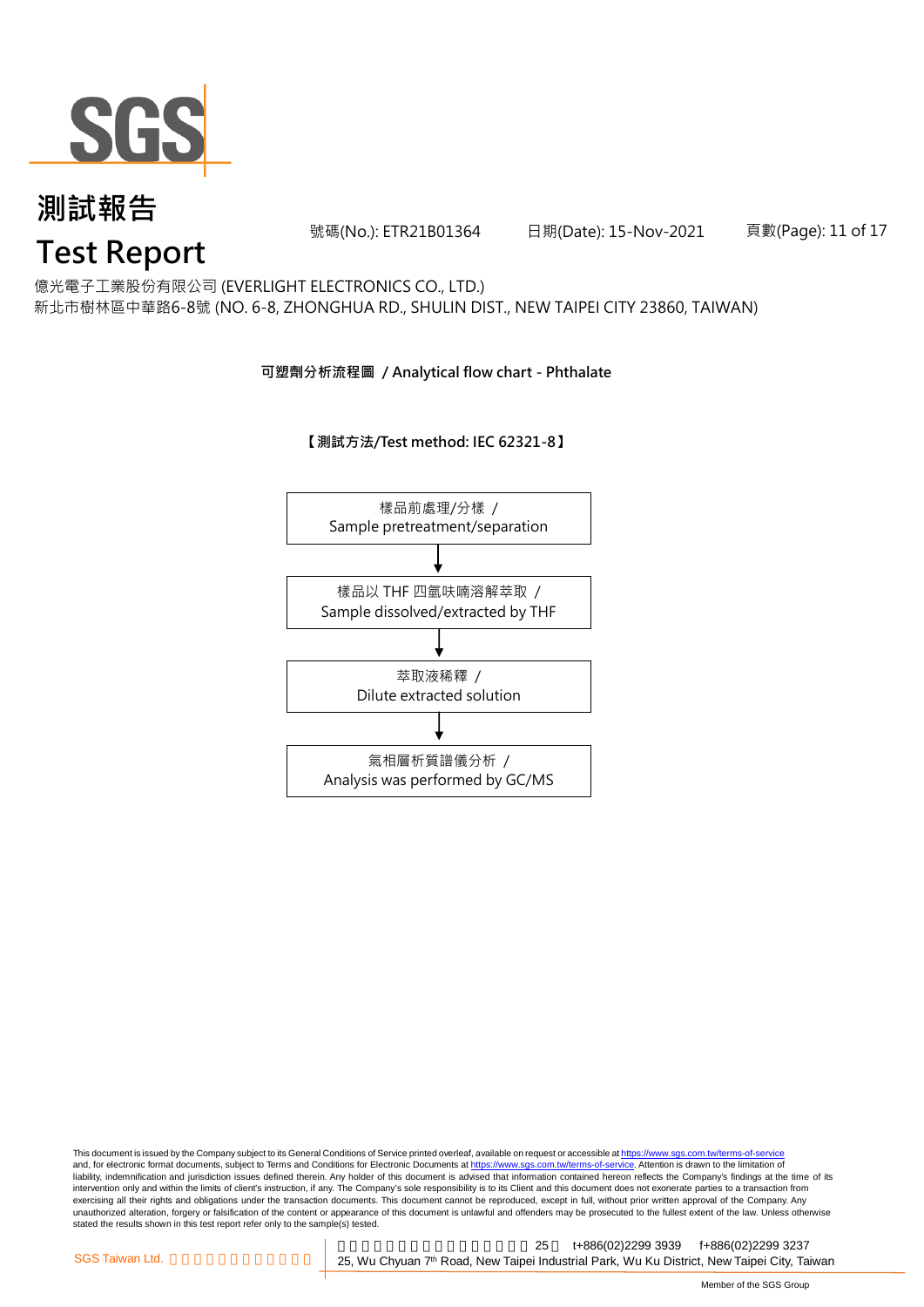

號碼(No.): ETR21B01364 日期(Date): 15-Nov-2021 頁數(Page): 12 of 17

億光電子工業股份有限公司 (EVERLIGHT ELECTRONICS CO., LTD.)

新北市樹林區中華路6-8號 (NO. 6-8, ZHONGHUA RD., SHULIN DIST., NEW TAIPEI CITY 23860, TAIWAN)

#### **六溴環十二烷分析流程圖 / Analytical flow chart - HBCDD**



This document is issued by the Company subject to its General Conditions of Service printed overleaf, available on request or accessible at <u>https://www.sgs.com.tw/terms-of-service</u><br>and, for electronic format documents, su liability, indemnification and jurisdiction issues defined therein. Any holder of this document is advised that information contained hereon reflects the Company's findings at the time of its intervention only and within the limits of client's instruction, if any. The Company's sole responsibility is to its Client and this document does not exonerate parties to a transaction from exercising all their rights and obligations under the transaction documents. This document cannot be reproduced, except in full, without prior written approval of the Company. Any<br>unauthorized alteration, forgery or falsif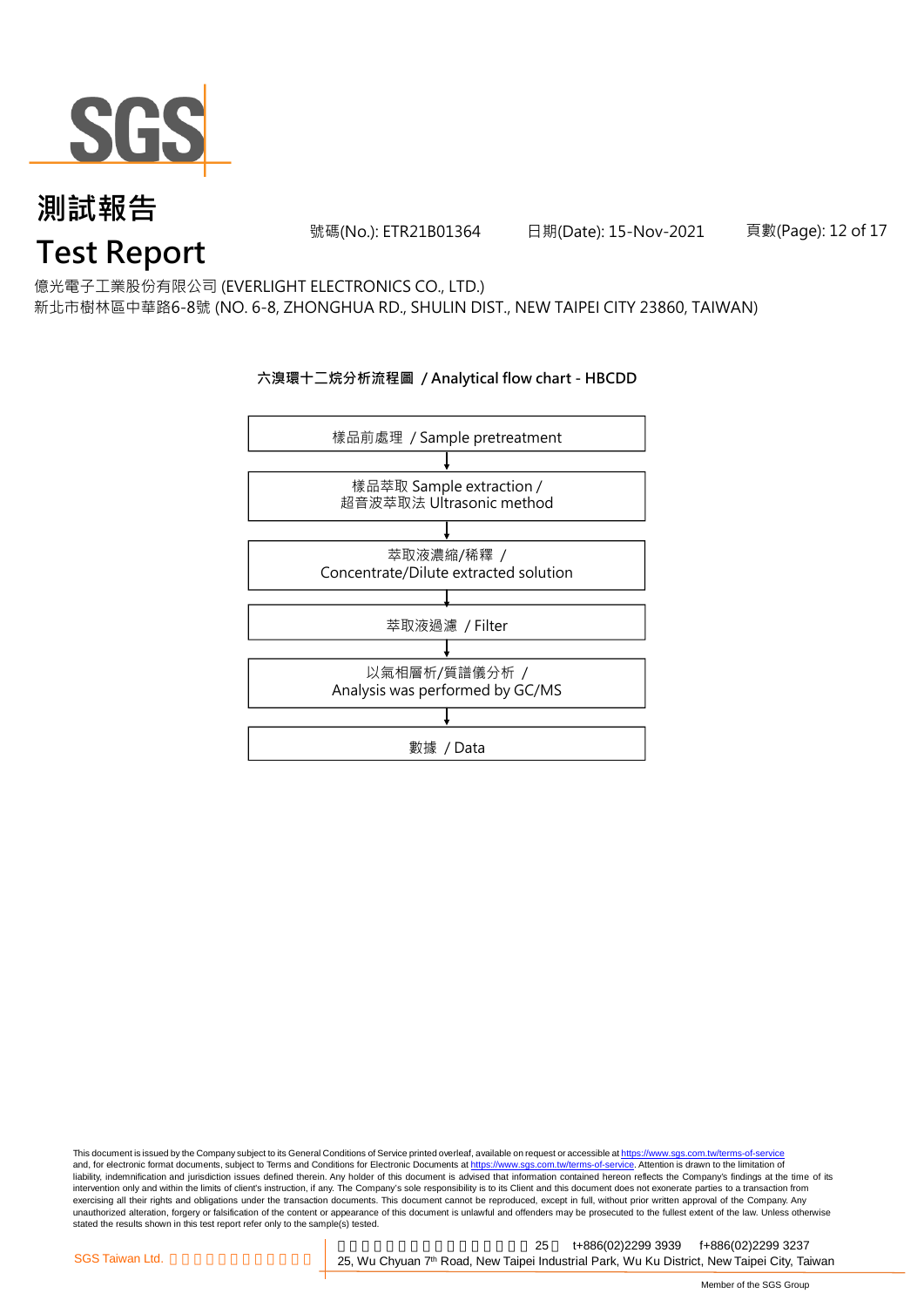

號碼(No.): ETR21B01364 日期(Date): 15-Nov-2021 頁數(Page): 13 of 17

億光電子工業股份有限公司 (EVERLIGHT ELECTRONICS CO., LTD.)

新北市樹林區中華路6-8號 (NO. 6-8, ZHONGHUA RD., SHULIN DIST., NEW TAIPEI CITY 23860, TAIWAN)

### 樣品前處理/分樣 / Sample pretreatment/separation 秤重及將樣品放入樣品槽中 / Weighting and putting sample in cell 燃燒彈/吸收 Oxygen bomb combustion / Absorption 離子層析儀分析 / Analysis was performed by IC 稀釋至固定體積 / Dilution to fixed volume

**鹵素分析流程圖 / Analytical flow chart - Halogen**

This document is issued by the Company subject to its General Conditions of Service printed overleaf, available on request or accessible at <u>https://www.sgs.com.tw/terms-of-service</u><br>and, for electronic format documents, su liability, indemnification and jurisdiction issues defined therein. Any holder of this document is advised that information contained hereon reflects the Company's findings at the time of its intervention only and within the limits of client's instruction, if any. The Company's sole responsibility is to its Client and this document does not exonerate parties to a transaction from exercising all their rights and obligations under the transaction documents. This document cannot be reproduced, except in full, without prior written approval of the Company. Any<br>unauthorized alteration, forgery or falsif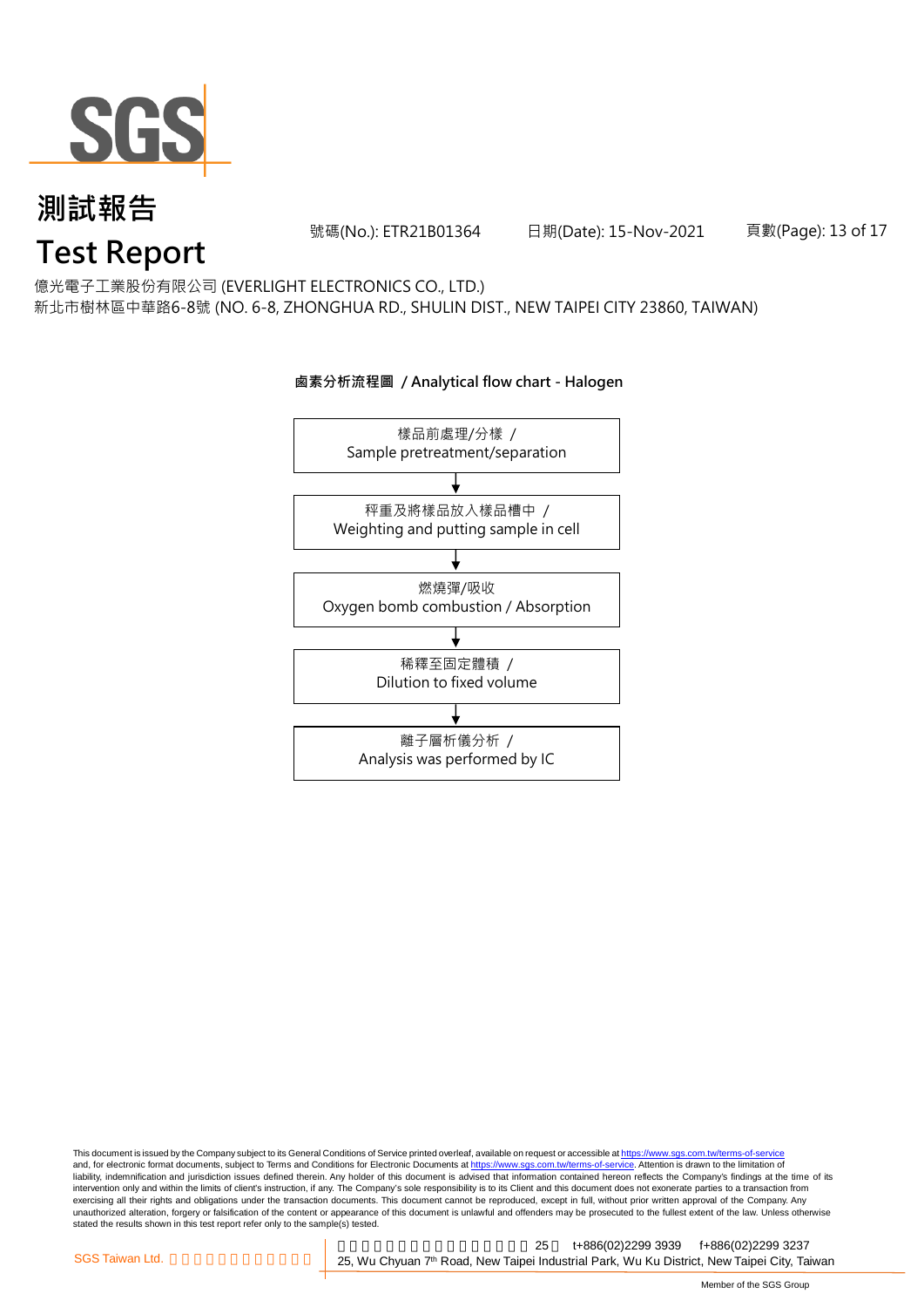

號碼(No.): ETR21B01364 日期(Date): 15-Nov-2021 頁數(Page): 14 of 17

億光電子工業股份有限公司 (EVERLIGHT ELECTRONICS CO., LTD.)

新北市樹林區中華路6-8號 (NO. 6-8, ZHONGHUA RD., SHULIN DIST., NEW TAIPEI CITY 23860, TAIWAN)

### **全氟化合物(包含全氟辛酸/全氟辛烷磺酸/其相關化合物等等)分析流程圖 / Analytical flow chart – PFAS (including PFOA/PFOS/its related compound, etc.)**



This document is issued by the Company subject to its General Conditions of Service printed overleaf, available on request or accessible at https://www.sgs.com.tw/terms-of-service and, for electronic format documents, subject to Terms and Conditions for Electronic Documents at https://www.sgs.com.tw/terms-of-service. Attention is drawn to the limitation of liability, indemnification and jurisdiction issues defined therein. Any holder of this document is advised that information contained hereon reflects the Company's findings at the time of its intervention only and within the limits of client's instruction, if any. The Company's sole responsibility is to its Client and this document does not exonerate parties to a transaction from exercising all their rights and obligations under the transaction documents. This document cannot be reproduced, except in full, without prior written approval of the Company. Any<br>unauthorized alteration, forgery or falsif stated the results shown in this test report refer only to the sample(s) tested.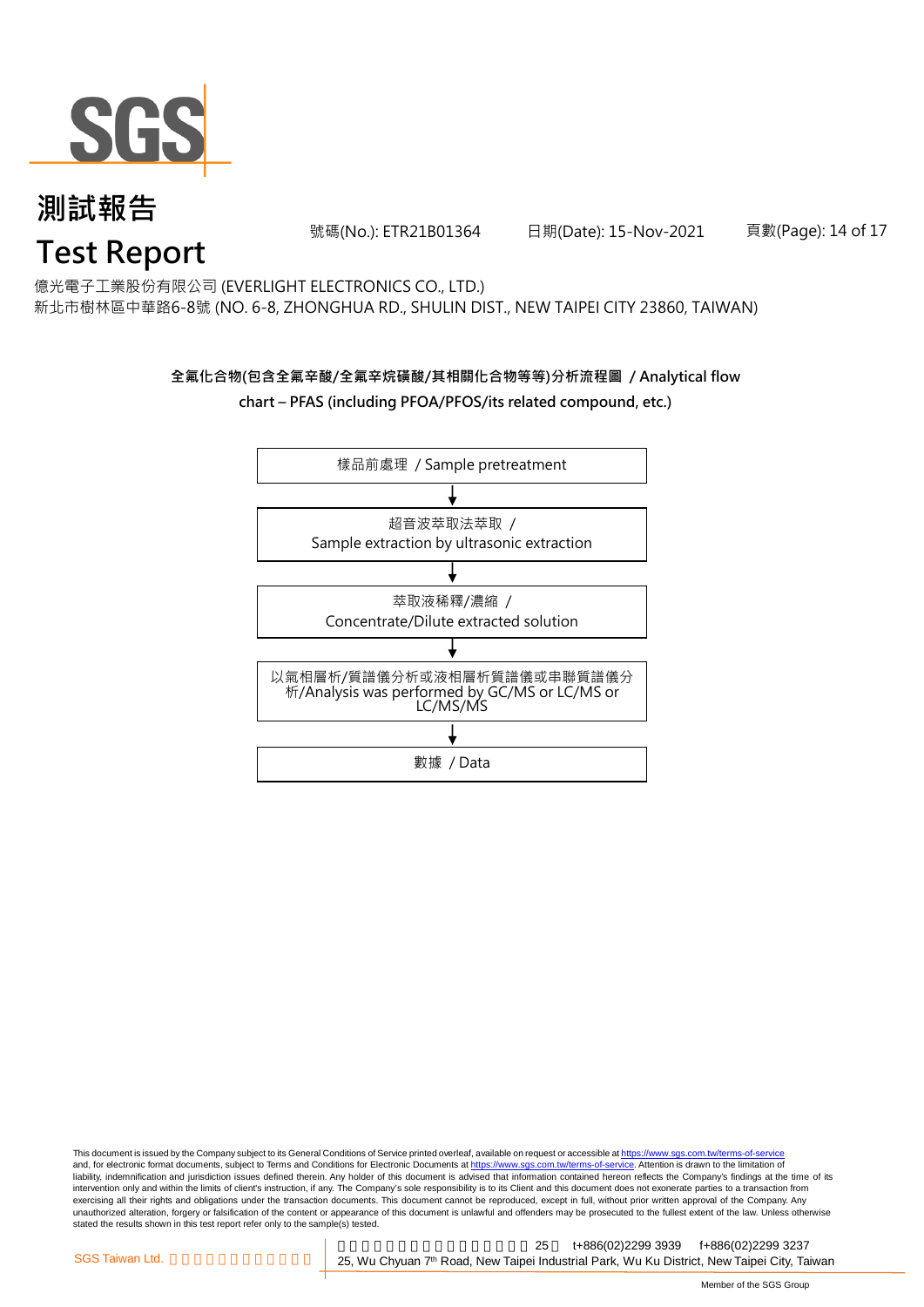

號碼(No.): ETR21B01364 日期(Date): 15-Nov-2021 頁數(Page): 15 of 17

億光電子工業股份有限公司 (EVERLIGHT ELECTRONICS CO., LTD.)

新北市樹林區中華路6-8號 (NO. 6-8, ZHONGHUA RD., SHULIN DIST., NEW TAIPEI CITY 23860, TAIWAN)



This document is issued by the Company subject to its General Conditions of Service printed overleaf, available on request or accessible at <u>https://www.sgs.com.tw/terms-of-service</u><br>and, for electronic format documents, su liability, indemnification and jurisdiction issues defined therein. Any holder of this document is advised that information contained hereon reflects the Company's findings at the time of its intervention only and within the limits of client's instruction, if any. The Company's sole responsibility is to its Client and this document does not exonerate parties to a transaction from exercising all their rights and obligations under the transaction documents. This document cannot be reproduced, except in full, without prior written approval of the Company. Any<br>unauthorized alteration, forgery or falsif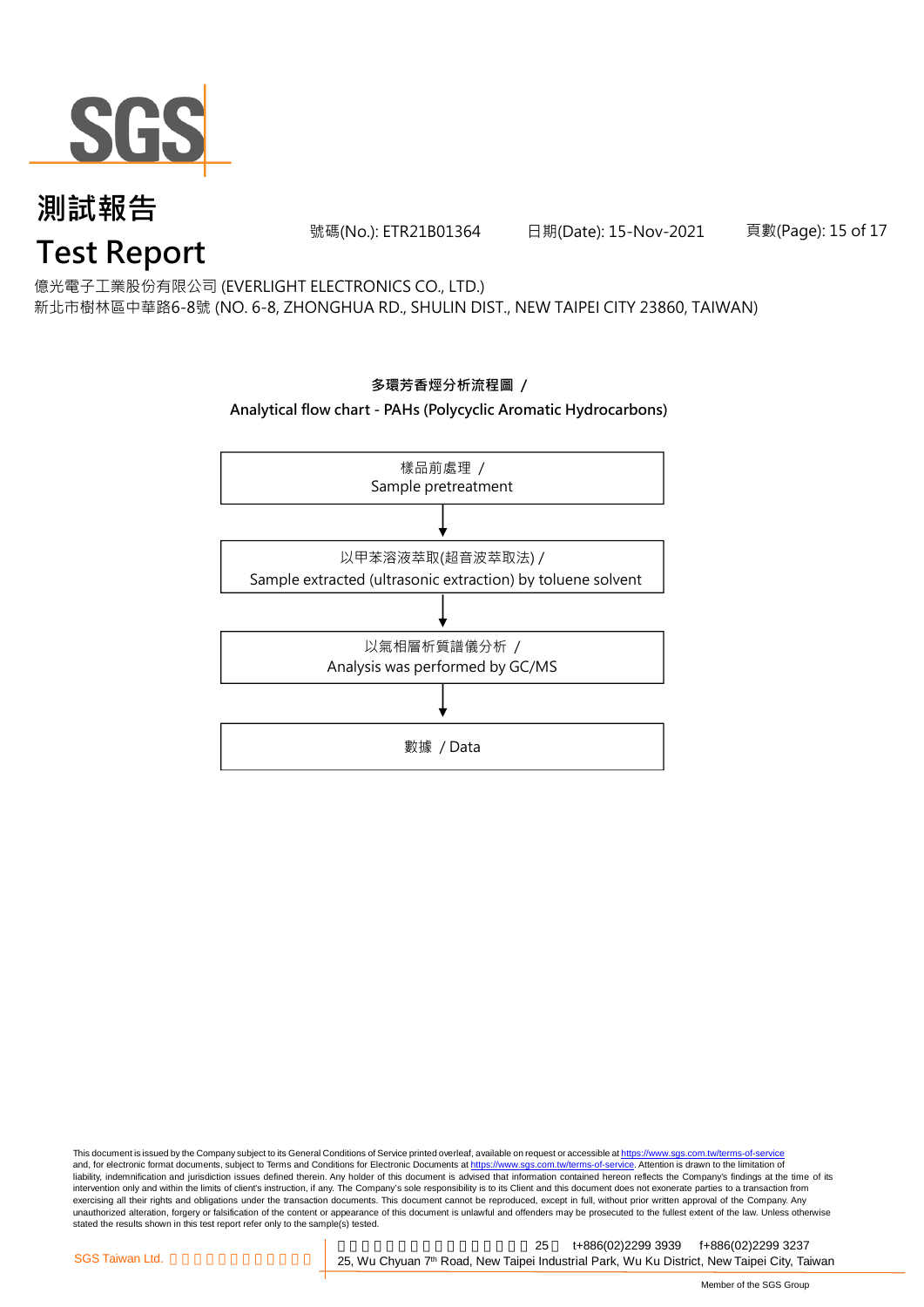

號碼(No.): ETR21B01364 日期(Date): 15-Nov-2021 頁數(Page): 16 of 17

億光電子工業股份有限公司 (EVERLIGHT ELECTRONICS CO., LTD.)

新北市樹林區中華路6-8號 (NO. 6-8, ZHONGHUA RD., SHULIN DIST., NEW TAIPEI CITY 23860, TAIWAN)

#### **元素(含重金屬)分析流程圖 / Analytical flow chart of Elements (Heavy metal included)**

根據以下的流程圖之條件,樣品已完全溶解。

These samples were dissolved totally by pre-conditioning method according to below flow chart.

【參考方法/Reference method:US EPA 3051A、US EPA 3052】



\* US EPA 3051A 方法未添加氫氟酸 / US EPA 3051A method does not add HF.

This document is issued by the Company subject to its General Conditions of Service printed overleaf, available on request or accessible at https://www.sgs.com.tw/terms-of-service and, for electronic format documents, subject to Terms and Conditions for Electronic Documents at https://www.sgs.com.tw/terms-of-service. Attention is drawn to the limitation of liability, indemnification and jurisdiction issues defined therein. Any holder of this document is advised that information contained hereon reflects the Company's findings at the time of its intervention only and within the limits of client's instruction, if any. The Company's sole responsibility is to its Client and this document does not exonerate parties to a transaction from exercising all their rights and obligations under the transaction documents. This document cannot be reproduced, except in full, without prior written approval of the Company. Any<br>unauthorized alteration, forgery or falsif stated the results shown in this test report refer only to the sample(s) tested.